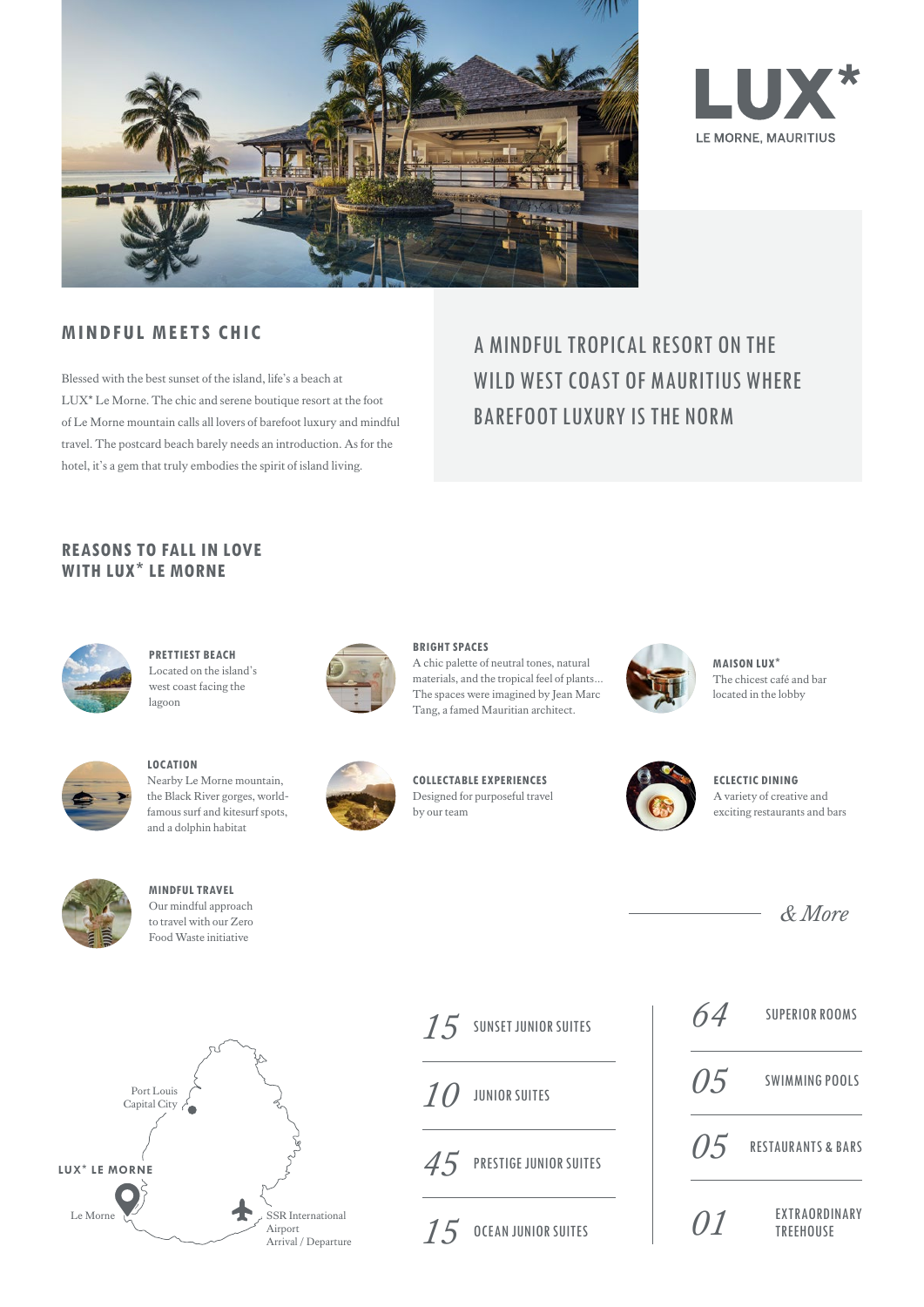

# ACCOMMODATION

What's better than staying somewhere that was conceived with the sole purpose of giving you a good night's sleep and relaxation? Nothing, we think, is better than our beautifully-designed rooms and suites. Ingeniously designed to be meditative and escapist, they owe their fresh, breezy design to the crisp linens, the woven rugs, the white shutters, the stunning wallpaper, the standalone matte white bathtubs and tropical showers, and the sundeck, that space where you'll be spending all your downtime.

## **15 Sunset Junior Suites**

Soak up the day's last golden rays from your terrace facing the lagoon. The white shutters, bed linens, and neutral color palette perfectly match the tropical greenery outside. There's the cleverly-designed dressing room. The modern bathroom with its large walk-in shower is always stocked with our own LUX\* toiletries. And the technology to make you feel at home–though we encourage you to disconnect. Perfectly sized for couples and adventurous solo travellers.



### **15 Ocean Junior Suites**

From your bubble bath, can you glimpse the great–tropical– outdoors. So much better than staring at a wall, right? These suites are made up of soft colour palettes that give it that lighter, brighter feel. The perfectly sized bathroom has a standalone matte white tub and a shower (always stocked for our own LUX\* toiletries). The white shutters, crisp linens, pale wood furnishings are chic and serene. As for the terrace with its wooden deck? You'll be spending time there for sure!



### **10 Junior Suites**

Perfect for a family as these rooms can be interconnected. Cleverly-designed with shutters that flood the room with natural light, our Junior Suites are decked with intimate terraces or balconies (and views!) as well as a dressing room, walk-in shower stocked with our own LUX\* toiletries. And yes there's AC and a ceiling fan, plus all the technology we humans can't seem to live without. The soothing neutral tones make for a good night's sleep (not to mention chic!)



### **64 Superior Rooms**

With their neutral color palette, crisp bed linens, white shutters, these rooms are as pretty as can be! And just wait until you see the tropical bar. We have done away with your average hotel minibar: instead it's a full blown, fully customisable one. So fix yourself a drink and settle into the sofa on your terrace or balcony to enjoy the balmy weather. And if you're more of the AC-WiFi-TV type, we have all that too.



### **45 Prestige Junior Suites**

This suite is designed for those who want to experience the slow pace of island living. Think an outdoor tropical shower made of volcanic stone, a standalone matte white bathtub, a terrace where you can sunbathe or read a book that gives onto the lush gardens. As for the interior design, it's a soft color palette with crisp white linens, pale wood furnishings… Soul-soothing, you could say. And of course, the large sliding shutter doors let in that glorious Mauritius sunshine!



**Sunset Junior Suites** 2 Adults **Prestige Junior Suites**

**Note:** Check in 2pm / Check out: 11am Roll-away bed is available for child under 12 years old (where maximum room occupancy is applicable)

**Infant:** 2 years old and under **Child:** from 3 to 11 years old **Teen:** from 12 to 17 years old

#### **Disability Access**

We strive to meet the needs of our guests with disabilities. Two of our rooms are specially-equipped to accommodate wheelchair access. All public areas are accessible to all. Please contact the resort if you have any special requests relating to your disability.

#### **Room Sharing Policy**

**Superior Rooms**

3 Adults or 2 Adults + 1 Teen or 1 Child or 1 Infant

#### **Junior Suites**

3 Adults or 2 Adults + 1 Teen or 1 Child or 1 Infant

2 Adults + 1 Infant **Ocean Junior Suites** 2 Adults + 1 Teen or 1 Child or 1 Infant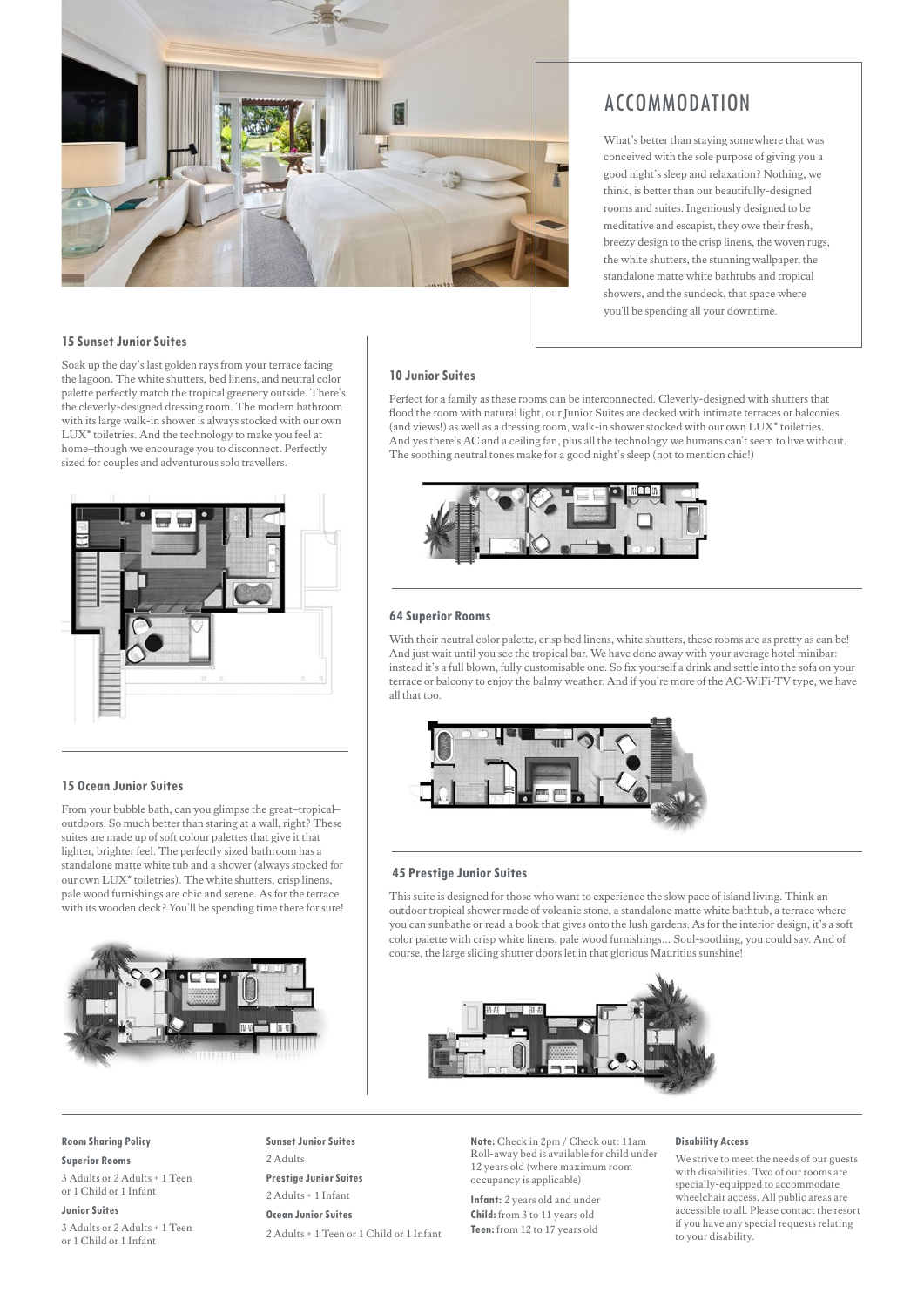|                                                                                              | <b>SUPERIOR</b><br><b>ROOMS</b><br>(64) | <b>JUNIOR</b><br><b>SUITES</b><br>(10) | <b>SUNSET JUNIOR</b><br><b>SUITES</b><br>(15) | <b>PRESTIGE JUNIOR</b><br><b>SUITES</b><br>(45) | <b>OCEAN JUNIOR</b><br><b>SUITES</b><br>(15) |
|----------------------------------------------------------------------------------------------|-----------------------------------------|----------------------------------------|-----------------------------------------------|-------------------------------------------------|----------------------------------------------|
| AREA                                                                                         | 42m <sup>2</sup>                        | 52m <sup>2</sup>                       | 46m <sup>2</sup>                              | $63 \,\mathrm{m}^2$                             | 57 <sup>m²</sup>                             |
| Ground Floor                                                                                 | $\bullet$                               | $\bullet$                              |                                               | $\bullet$                                       | $\bullet$                                    |
| First/second floor                                                                           | $\bullet$                               | $\bullet$                              | $\bullet$                                     |                                                 |                                              |
| Furnished balcony or terrace                                                                 | $\bullet$                               | $\bullet$                              | $\bullet$                                     | $\bullet$                                       | $\bullet$                                    |
| King size beds                                                                               | $\bullet$                               | $\bullet$                              | $\bullet$                                     | $\bullet$                                       | $\bullet$                                    |
| Interconnecting Rooms (Internal Door)                                                        |                                         | $\bullet$                              |                                               |                                                 |                                              |
| Interleading Rooms (External Door) :<br>1 Junior Suite Prestige with<br>1 Junior Suite Ocean |                                         |                                        |                                               | $\bullet$                                       | $\bullet$                                    |
| Individual air conditioning                                                                  | $\bullet$                               | $\bullet$                              | $\bullet$                                     | $\bullet$                                       | $\bullet$                                    |
| Ceiling fans                                                                                 | $\bullet$                               | $\bullet$                              | $\bullet$                                     | $\bullet$                                       | $\bullet$                                    |
| Bathroom with separate shower<br>& separate toilets                                          | $\bullet$                               | $\bullet$                              | $\bullet$                                     | $\bullet$                                       | $\bullet$                                    |
| Bathtub                                                                                      | $\bullet$                               | $\bullet$                              | $\bullet$                                     | $\bullet$                                       | $\bullet$                                    |
| Outdoor shower                                                                               |                                         |                                        |                                               | $\bullet$                                       |                                              |
| LUX* Bathroom amenities                                                                      | $\bullet$                               | $\bullet$                              | $\bullet$                                     | $\bullet$                                       | $\bullet$                                    |
| Slippers                                                                                     | ٠                                       | $\bullet$                              | $\bullet$                                     | $\bullet$                                       | ٠                                            |
| Bathrobe                                                                                     | ٠                                       | $\bullet$                              | $\bullet$                                     | $\bullet$                                       | ٠                                            |
| Full length mirror                                                                           | $\bullet$                               | $\bullet$                              | $\bullet$                                     | $\bullet$                                       | $\bullet$                                    |
| Dressing room                                                                                |                                         | ٠                                      | ٠                                             | $\bullet$                                       | ٠                                            |
| LED Interactive TV<br>and IPTV Channels                                                      | ٠                                       | $\bullet$                              | $\bullet$                                     | $\bullet$                                       | $\bullet$                                    |
| Video on Demand                                                                              | $\bullet$                               | $\bullet$                              | $\bullet$                                     | $\bullet$                                       | $\bullet$                                    |
| Telephone with IDD                                                                           | $\bullet$                               | $\bullet$                              | $\bullet$                                     | $\bullet$                                       | $\bullet$                                    |
| Tropical Bar (refilled daily)                                                                | $\bullet$                               | $\bullet$                              | $\bullet$                                     | $\bullet$                                       | $\bullet$                                    |
| Complimentary tea & coffee facilities                                                        | ٠                                       | $\bullet$                              | $\bullet$                                     | $\bullet$                                       | $\bullet$                                    |
| Café LUX*<br>(Complimentary pods + Coffee Machine)                                           | ٠                                       | $\bullet$                              | $\bullet$                                     | ٠                                               | ٠                                            |
| Safe                                                                                         |                                         | $\bullet$                              | ٠                                             |                                                 |                                              |
| Hairdryer                                                                                    |                                         | ٠                                      | $\bullet$                                     |                                                 |                                              |
| Power sockets                                                                                |                                         | ٠                                      | ٠                                             |                                                 |                                              |
| 220-240v electric sockets                                                                    | $\bullet$                               | $\bullet$                              | $\bullet$                                     | $\bullet$                                       | $\bullet$                                    |
| Private sunbed                                                                               |                                         |                                        |                                               | $\bullet$                                       | $\bullet$                                    |
| High Speed Free Wi-Fi access                                                                 | $\bullet$                               | $\bullet$                              | $\bullet$                                     | $\bullet$                                       | $\bullet$                                    |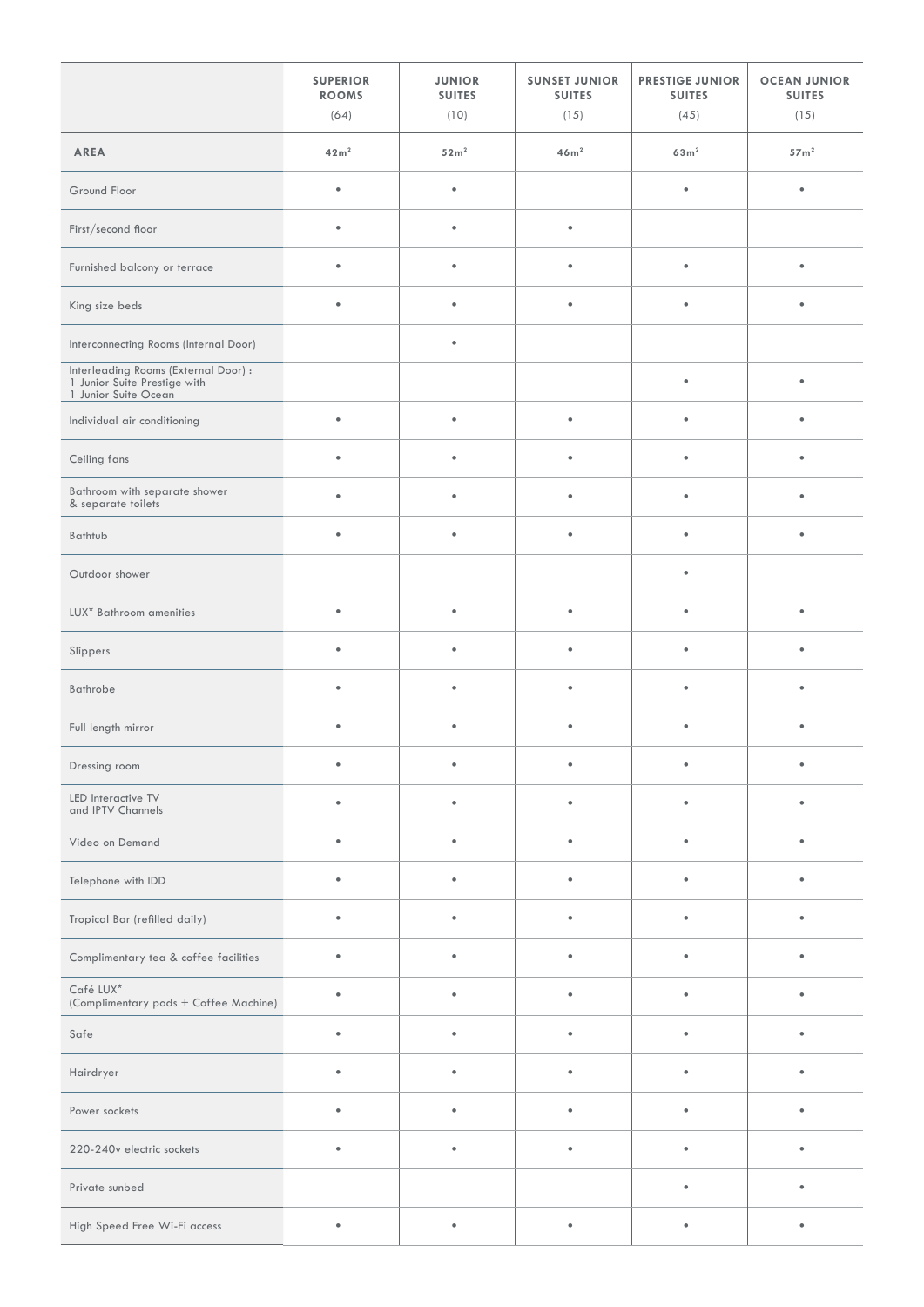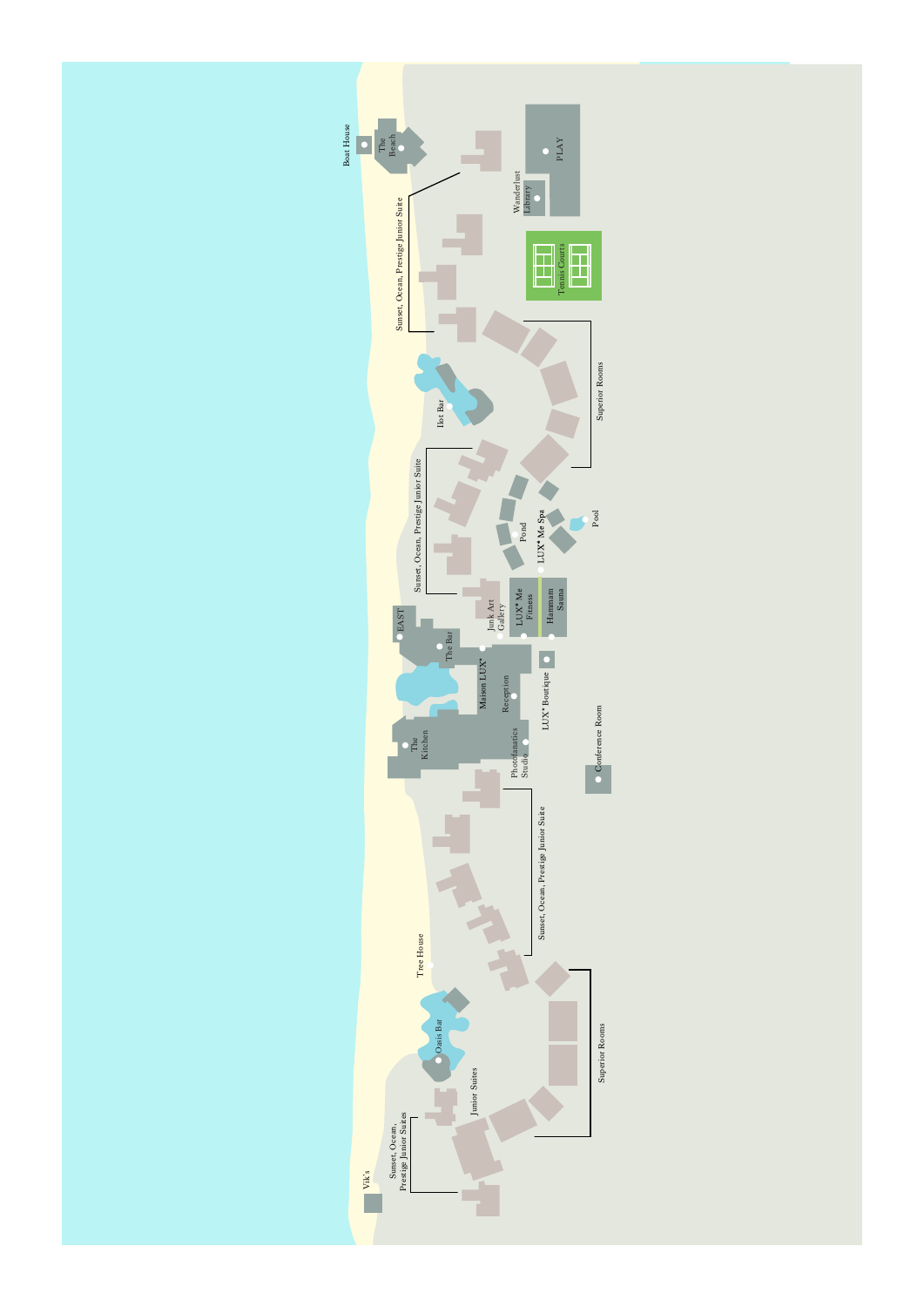

# **RESTALIRANTS** & BARS

**THE KITCHEN** Main Restaurant

**EAST** Gastronomic Thai Restaurant

**MAISON LUX**\*

Café & Bar

**VIK'S** Fisherman's Shack

**THE BEACH** Beach Restaurant

# **THE KITCHEN**

Main Restaurant

Interactive food stations Breakfast: 06:30 - 10:30 Lunch: 12:00 - 15:00 Dinner: 19:00 - 22:30

The Kitchen caters to all palates thanks to its variety. Some nights may take you on a culinary journey to India; others, to Italy. But don't let the variety fool you: we've figured out how to get to zero food waste! The all-day-dining restaurant is facing the lagoon and pool with a mix of indoor and outdoor seating.

## **VIK'S**\*

# Fisherman's Shack

8:00 - 20:00 (Closed on Tuesdays)

As you walk down the beach, keep your eyes open for a tiny but chic fisherman's shack. There, you'll bump into Vik–a friendly face of LUX\* Le Morne. Vik loves the sea more than anything. And he knows it better than anyone. Curious about tasting sea urchin? Vik is your guy. Stop by his place for a taste of rum arrangé, fresh-fromthe-sea urchin with a squeeze of lemon, and why not a glass of bubbly.

# **THE BAR**

Bar A la Carte  $10:00 - 00:00$ 

# **EAST** Gastronomic Thai Restaurant

A la Carte 19:00 - 22:00

Head to East, our gastronomic Thai restaurant, helmed by a woman chef–somewhat of a rarity in the cooking world. The catch? This restaurant is menu-less. Instead, chat with the waiter about your likes and dislikes when it comes to food, and the kitchen team will prepare a vibrant dish. As for the restaurant setting, it's steps from the beach with sleek dark interiors–perfect for Date Night.

Not included in any meal plans. A credit of MUR 800 on food granted to every Half Board, Full Board and All-Inclusive guest.

## **THE BEACH**

Beach Restaurant A la Carte 12:00 - 15:00 and 19:00 - 22:00

The perfect place to dine Al fresco. If you're seeking a laid-back, unpretentious environment with great food and wine, this is it. Slip off your shoes and take a seat at one of the tables on the sand under a parasol. Head to The Beach for a dinner under the swaying coconut palms and starlit night sky.

**ILOT & OASIS BARS** Bars

Beach Service  $10:00$  - sunset

## **MAISON LUX**\*

Café & Bar 8am - 11pm

The chicest café near the beach. Our Milanese inspired café serves coffee and tea round the clock but also aperitifs and after-dinner digestifs, as well as delicate jewel-like pastries. All in an eye-catching tropical pistachio green setting. A feast for the eyes!

# **ICI**

Ice Cream Parlor  $12:00$  - sunset

ICI is our very own in-house ice cream brand. It's homemade using the simplest, freshest ingredients. It's loved by everyone, especially our Little Travellers. Flavours range from classic to creative. And yes, we serve dairy-free and sorbets too.

# **ENTERTAINMENT**

Each evening, we feature an eclectic mix of local and global talents, live performances and music.

\**Not included in any of our meal plan packages.*

#### **DRESS CODE**

As relaxing as a holiday may be, we ask that you wear a cover-up over swim wear at our daytime restaurants. In the evening, please be elegantly-dressed, ready to celebrate life with us!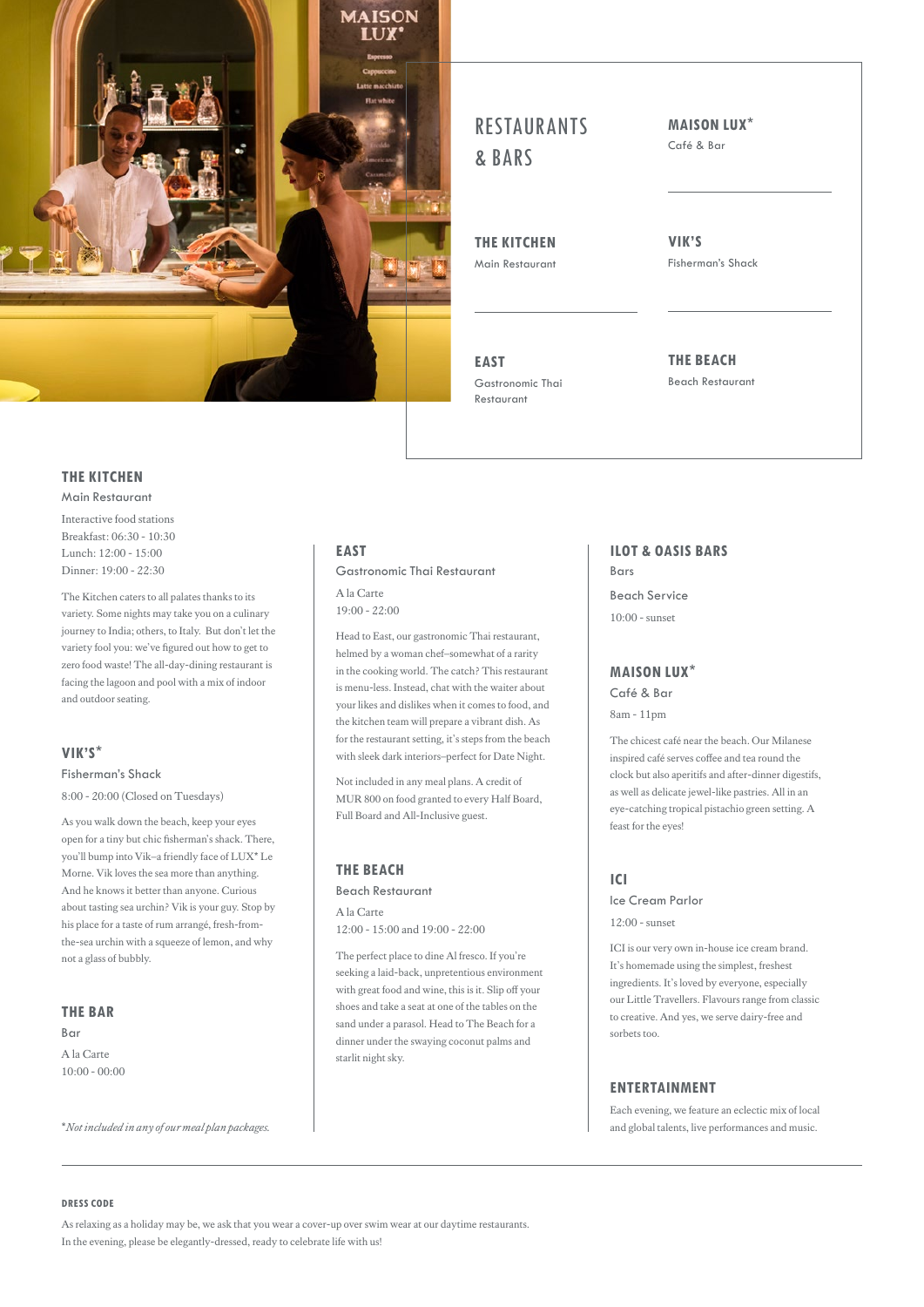

# **LUX**\* **ME SPA**

Spa & Wellbeing including a modern fitness center with coaching, cardio, strength training and stretching equipment

### 9:00 - 20:00

- 4 exclusive double treatment cabins
- 4 exclusive single treatment cabins
- 1 Couple's outdoor treatment kiosk
- Hammam
- Sauna
- Jacuzzi
- Infinity pool
- Beauty salon with hairdressing facilities
- Nail bar

# WELLBEING & FITNESS

**LUX**\* **ME SPA** Spa & Wellbeing **FITNESS CENTRE** Fitness & Wellness

# **LUX**\* **ME FITNESS**

Modern fitness center with coaching, cardio, strength-training and stretching equipment

## **Water Sports**

*Complimentary:* Stand-up paddleboard, kayak, sailboat, windsurf, pedal boat, glass bottom boat, dinghies, snorkelling, waterskiing, AquaFit

*Additional fee:* Scuba-diving, big game fishing

## **Land Sports**

*Complimentary:* Tennis\*, beach volley, table tennis, bocce ball, gym

*Additional fee:* Mountain bikes, golf (course near hotel)

\*Tennis dress code: Please wear appropriate sportswear and shoes on the courts